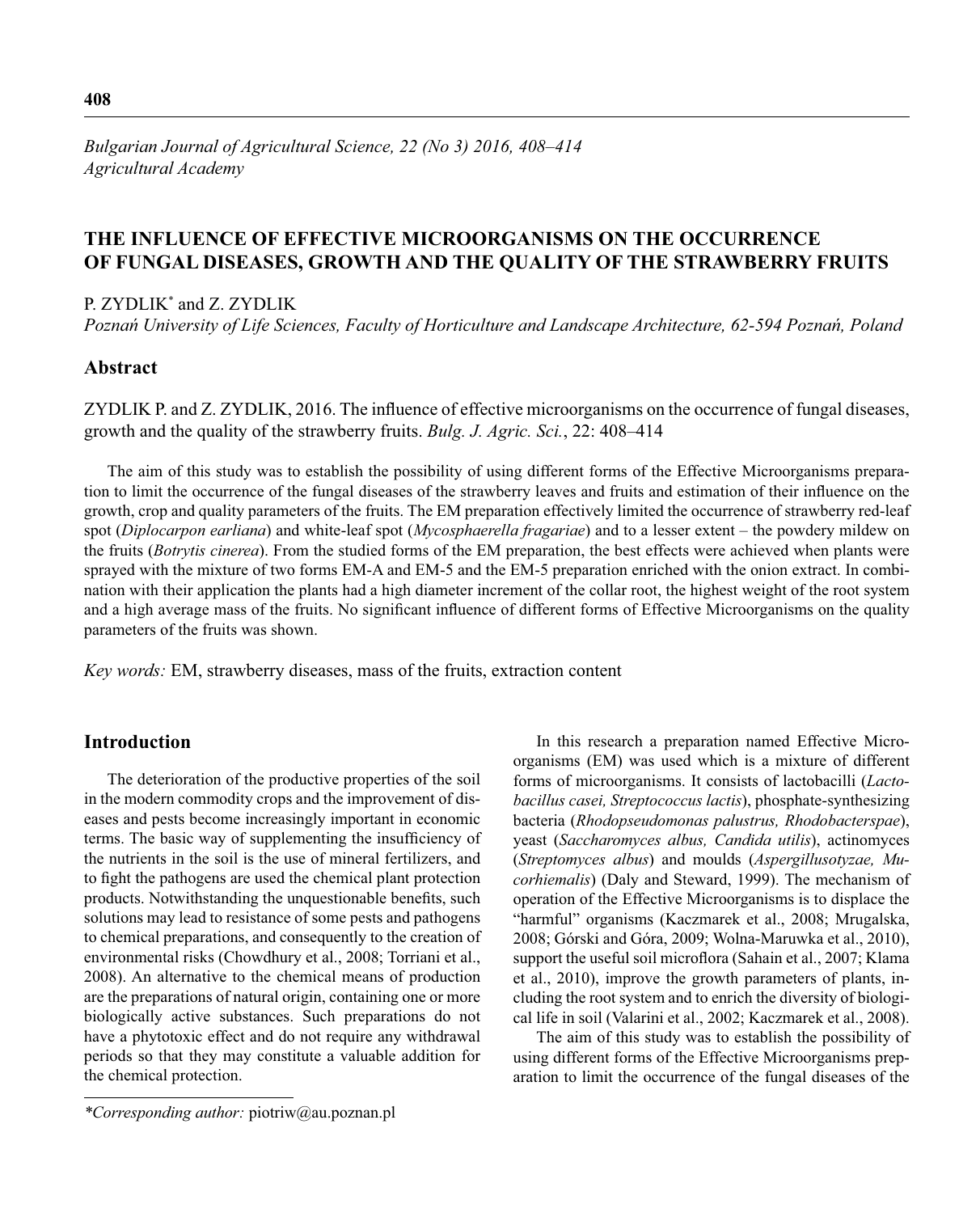strawberry leaves and fruits and to estimate their influence on the growth, crop and quality parameters of the fruits.

### **Materials and Methods**

The study was conducted at the area of the experimental station of the Faculty of Horticulture of the Poznan University of Life Sciences in the years of 2011-2013. Strawberry cuttings of the Senga-Sengana cultivar were planted in 6-liter containers. The base was the lessive soil, proper, generated from the loamy sands lying on boulder clay. The slightly acidic soil contained the optimal quantity of nutrients. The care treatments in the vegetation period were limited to regular weeding and watering of the plants.

In the experience three forms of the Effective Microorganisms were used: EM-A (the active form), EM-5 and EM-5 enriched with the onion extract. Five combinations represented by six replications were provided (one container constituted one replication). The list of combinations is as follows: combination 1 (control) - with no preparations used, combination  $2 -$  use of a chemical preparation (according to the plant protection program, combination 3 – use of the EM-5 preparation, combination 4 – use of the EM-5 preparation enriched with a plant extract, combination 5 – use of a mixture of two forms of preparations EM-A and EM-5.

For the preparation of the EM-A composition 50 ml cane molasses dissolved in warm water were used to which 50 ml of EM concentrate was added and the mixture was supplemented with water to the capacity of 1 litre. This preparation was stored in a warm, shaded spot for the period of 7 days. During this time the proliferation of microorganisms took place. For the preparation of the EM-5 composition 450 ml EM-A was used to which 50 ml of alcohol and 50 ml of vinegar was added. The preparation was ready to use after 7 days. The third composition was prepared with the use of 500 ml of EM-A and 100 gr of finely chopped onion. The preparation was ready to use after 7 days.

For the chemical protection of the strawberry a preparation named Topsin M500 SC was used. The fungicide was used twice during the vegetation period – during blossom and after harvesting at a dose of 2.5 l/ha. The frequency of application and doses resulted from the fruit plant protection programs which were valid during the period of the research (Program 2011, 2012, 2013). Spraying with the microbiological preparations at a dose of 70 ml/l of water was conducted three times during the vegetation period, in May, June and July. The exertions were conducted with a hand sprinkler until the leaf blades were totally covered with the liquid.

In this research the effectiveness of the used preparations in limiting the occurrence of such fungal diseases of strawberry leaves as: white-leaf spot (*Mycospaerella fragariae*) and red-leaf spot (*Diplocarpon earliana*) was estimated. On the fruits the occurrence of the powdery mildew (*Botrytis cinerea*) was evaluated. The observation of the occurrence of fungal diseases was conducted three times at the interval of seven days from the spraying of the plants.

The recommendations established by the European-Mediterranean Plant Protection Organization (EPPO) were used to evaluate the preparations in limiting the occurrence of fungal diseases of strawberries. These recommendations provide fixing such parameters as: percentage of leaf infection, disease severity index and the percentage of effectiveness of preparation.

The percentage of leaf infection was assessed visually. The disease severity index was counted on the basis of the following formula:

$$
DSln = \frac{(a \times 0) + (b \times 10) + (c \times 30) + (d \times 60) + (e \times 100)}{T},
$$

where:  $a -$  no leaf infection,  $b -$  infection up to 10% of the leaf area, *c* – infection from 10 to 25% of the leaf area, *d* – infection of  $25 - 50\%$  of the leaf area,  $e$  – infection of  $> 50\%$ of the area, *T* – total number of the leaves.

The percentage of the effectiveness of the preparation was calculated on the basis of the following formula:

$$
PEP = \frac{A-B}{A} \times 100,
$$

where:  $A$  – percentage of leaf infection in the control combination, *B* – percentage of leaf infection in the studied contamination.

■ The strength of the vegetative growth of the strawberry bush was evaluated on the basis of the results of measurements of the collar root diameter. The measurements were conducted at the end of the vegetative period twice – before and after the study. Additionally, after removing the plants form the containers were measured the average mass of the root system.

■ The evaluation of the quality of the fruits consisted of measuring their average mass, firmness and the extract capacity. From each combination 15 fruit were taken which were then weighed with an accuracy of 1 g. The measurements of the firmness  $(g/cm^{-2})$  were conducted at two sides of the fruits with the use of penetrometer Fruit Pressure Tester (so-called Magness-Taylor test). The extract capacity was measured with the use of refractometer.

■ All measurements and observations during the study were conducted on the same plants. The results of the measurements and observations were statistically established with the use of the multivariate analysis of variance sepa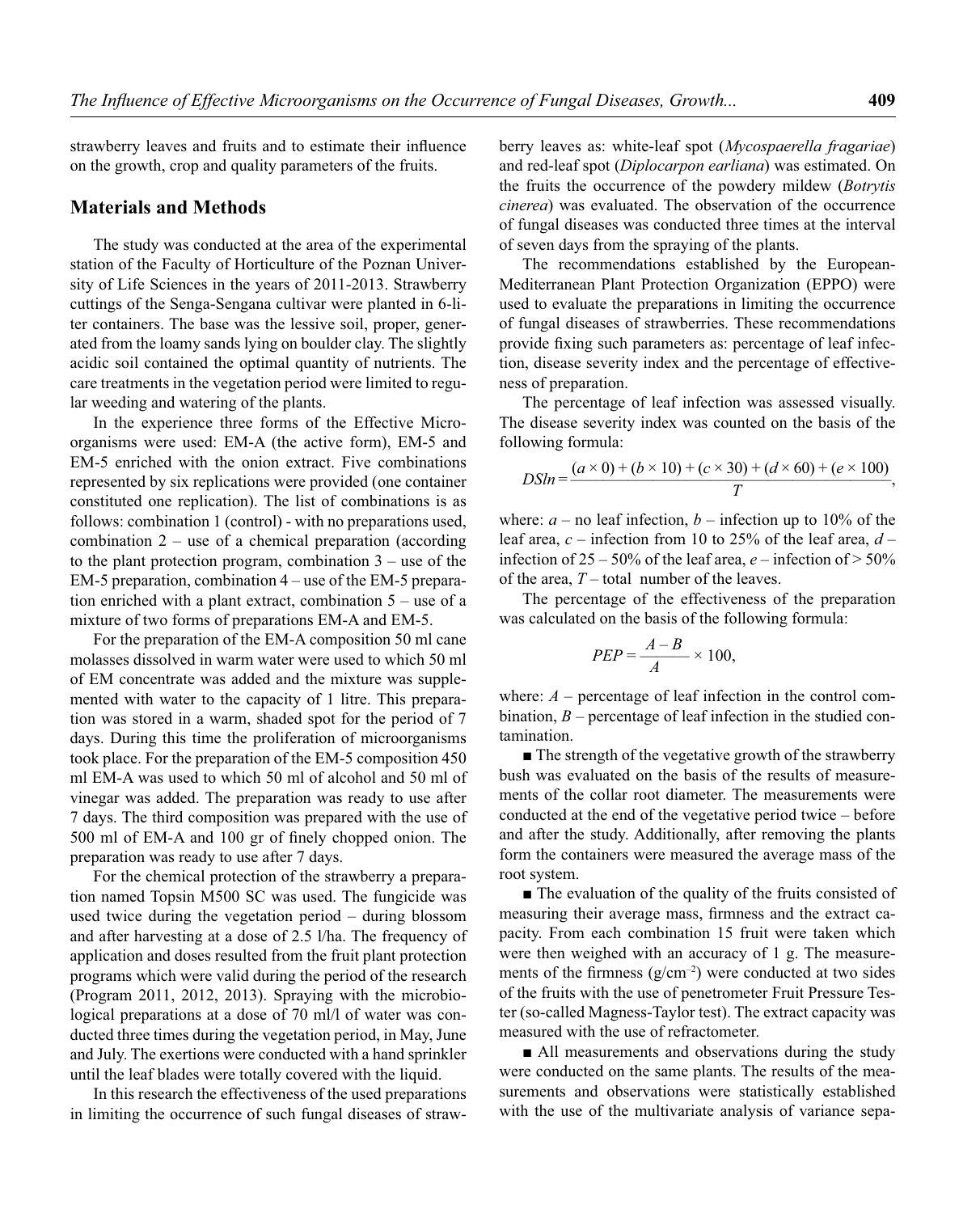rately for each studied characteristic with the use of the Duncan test at the significance level of  $\alpha = 0.05$ .

The climatic data was acquired from the local meteorological station. The year 2011 was warm. It is proved by the high average annual air temperature of +10.7ºC, exceeding the average temperature of the multi-year (Table 1). In terms of the moisture conditions the year of 2011 was unfavourable for plant growth. It results both from the low amount of precipitation during vegetation period (368.2 mm) and its very uneven distribution in particular months. The meteorological conditions in the following years of the research – 2012 and 2013 can be regarded as more favourable for the plant growth and development, particularly in terms of precipitation. Its amount in the vegetation period was noticeably higher in comparison to the average value of the multi-year (Table 1).

# **Results and Discussion**

In the years of 2011–2013 the strawberry leaves were mostly infected by the red-leaf spot and white-leaf spot in the control combination. Both the highest percentage of leaf infection by fungal diseases and the highest disease severity index were noticed here (Table 2). The effectiveness of three forms of the Effective Microorganisms preparation in limiting the occurrence of red-leaf spot and white-leaf spot **Table 1**

|  |  | Meteorological conditions in the years 2011-2013 |  |
|--|--|--------------------------------------------------|--|
|--|--|--------------------------------------------------|--|



### **Fig. 1. Percentage of effectiveness of the preparations in limitation the occurrence of strawberry leaf disease in the years 2012–2013**

was comparable to the effectiveness of the chemical preparation. Both in 2012 and 2013 the percentage of the strawberry leaves infection with the red-leaf spot was noticeably higher than with the white-leaf spot.

One of the indicators for the evaluation of the effectiveness of the use of preparations for fighting fungal diseases is the so-called percentage of effectiveness. A value exceeding 40% shows the ability of the preparation to limit the development of a fungal disease. Both the fungicide in the control

| Years                       | Average annual air | Average air tempera-       | Amount annual of | Amount of precipitation  |
|-----------------------------|--------------------|----------------------------|------------------|--------------------------|
|                             | temperature        | ture in the vegetation     | precipitation    | in the vegetation period |
|                             | °C)                | period IV-IX $(^{\circ}C)$ | (mm)             | (mm)                     |
| 2011                        | 10.7               | 16.5                       | 466.3            | 368.2                    |
| 2012                        | 9.0                | 14.4                       | 576.8            | 444.4                    |
| 2013                        | 8.8                | 14.6                       | 516.8            | 411.2                    |
| Average for years 1955–1998 | 8.1                | 13.4                       | 529.1            | 372.5                    |
| Average for years 1997-2007 | 9.5                | 16.6                       | 471.7            | 271.8                    |

70

#### **Table 2**

**Occurrence of the strawberry leaf diseases in the years 2011-2013**

| Lp.            | Combinations            | Strawberry white-leaf spot      |                        |                                 | Strawberry red-leaf spot        |
|----------------|-------------------------|---------------------------------|------------------------|---------------------------------|---------------------------------|
|                |                         | Percentage of leaf<br>infection | Disease severity index | Percentage of leaf<br>infection | Percentage of leaf<br>infection |
|                | Control                 | 19.19 h <sup>1</sup>            | 22.29c                 | 4.01 <sub>b</sub>               | 4.34c                           |
| 2              | Chemical preparation    | 7.32a                           | 8.87 b                 | 1.13a                           | $1.57$ ab                       |
| $\overline{3}$ | $EM-5$                  | 5.94a                           | 9.53 b                 | 1.02a                           | 1.71 <sub>b</sub>               |
| $\vert 4$      | EM-5 with onion extract | 7.23a                           | 5.18 a                 | 1.28a                           | 1.05a                           |
| . 5            | $EM-A + EM-5$           | 6.22a                           | 5.79a                  | 1.27a                           | 1.18ab                          |

<sup>1</sup> means marked with the same letter do not differ at the significance level of  $\alpha = 0.05$  according to the Duncan's test. Statistical analyses were made separately for each disease

68.02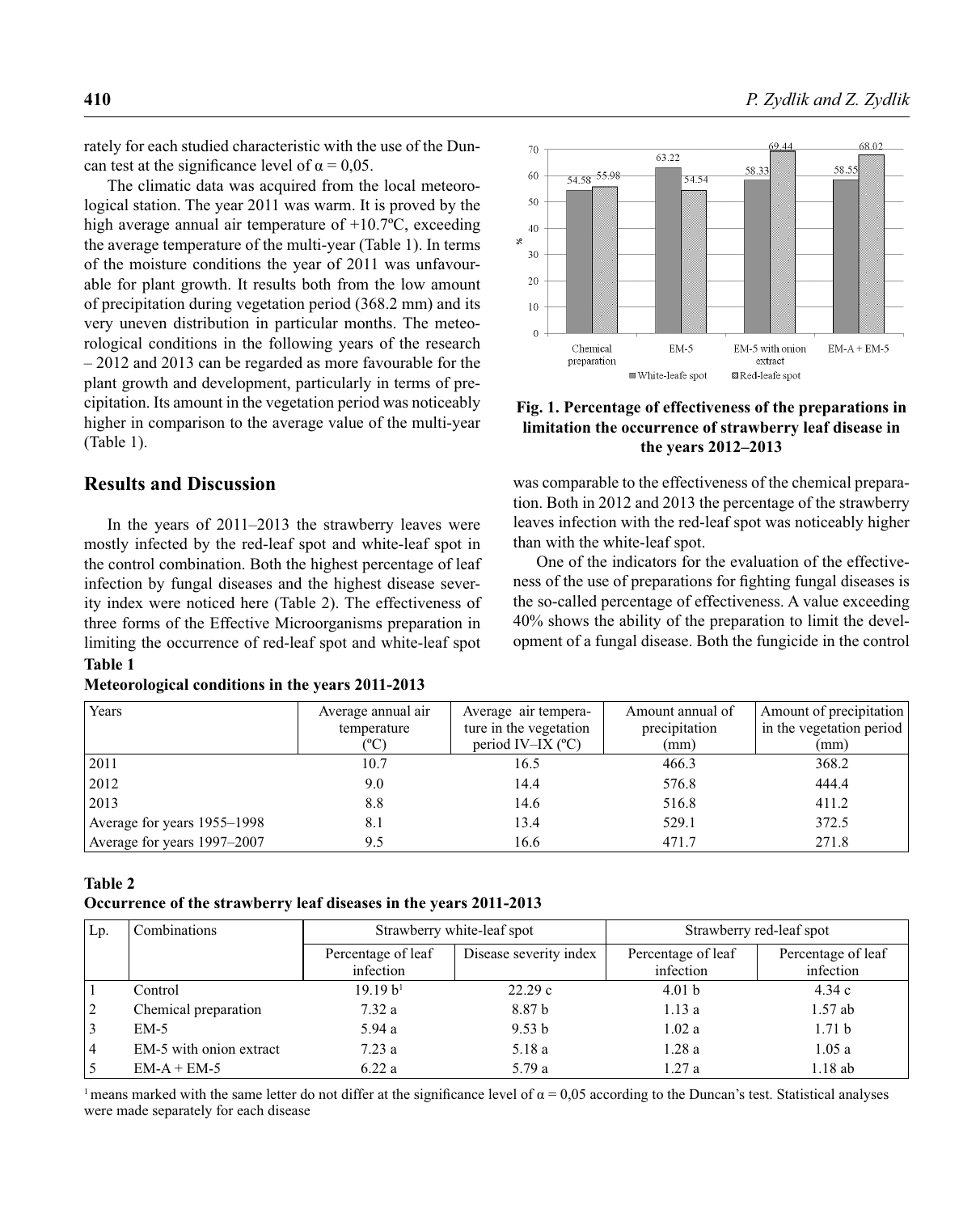

#### **Fig. 2. Average percentage share of fruits infected with powdery mildew in the yeras 2012-2013**

combination and the other forms of EM preparation limited the occurrence of the strawberry red-leaf spot and white-leaf spot (Figure 1). The best effect was achieved with mixing the two forms of EM-A and EM-5 preparation and with enriching the EM-5 preparation with onion extract.

The Senga-Sengana cultivar used in the experiment is sensitive to the *Botrytis cinerea* fungus. In the control combination the percentage share of the fruits with the powdery mildew was even several times higher than in the other combinations (Figure 2). The chemical preparation limited the occurrence of the powdery mildew the most (1.73% infected fruits). The EM-5 preparation form was far less effective in fighting the *Botrytis cinerea* fungus. In the combination with its use the number of fruits infected with the powdery mildew  $(8.51\%$  of infected fruits) was even five times higher than in the combinations protected with fungicide (Figure 2). The improvement of the efficiency of Effective Microorganisms was obtained by enriching the EM-5 with the onion extract and with mixing the two forms of EM-A and EM-5 (3.51% and 4.09% infected fruits respectively). In the literature there's no lack of opinion about the positive influence of the Effective Microorganisms on the improvement of immunity of plants to the fungal diseases (Boligłowa and Gleń,



**Fig. 3. Average of the root system mass (g) of strawberry in 2013 years**

2008; Górski and Góra, 2009; Wolna-Maruwka, 2010). Sometimes the effect is apparent only in the ecological crops (Wachowska et al., 2015).

In 2011 no statistically proved differences in the strawberry collar root diameter were observed (Table 3). In the last year of the research, plants treated with the mixture of EM-A and EM-5 as well as EM-5 enriched with the onion extract had the greatest collar root diameter. After their use the plants also had the highest collar root diameter increment in the three-year period. In the combination with the mixture of two forms of preparations the collar root diameter in 2013 was over 96% larger in comparison to the measurements of 2011 (Table 3). For comparison, in the control combination the collar root diameter increment in the three-year period slightly exceeded 50%.

The measurements of the root system mass conducted in the last year of the experiment show the positive impact of the Effective Microorganisms to this parameter. The root mass of the plants treated with EM-5 with the onion extract and the mixture of EM-A and EM-5 was significantly higher in comparison to the root mass in the other combinations (Figure 3). In addition to improving strawberry growth the Effective Microorganisms may increase the length of apple

| `able |  |
|-------|--|
|-------|--|

| The colar root diameter of strawberry in the years 2011–2013 |  |  |  |  |  |
|--------------------------------------------------------------|--|--|--|--|--|
|--------------------------------------------------------------|--|--|--|--|--|

| Lp. | Combinations            | Years  |            | Root diameter increment in    |
|-----|-------------------------|--------|------------|-------------------------------|
|     |                         | 2011   | 2013       | the three-year period $(\% )$ |
|     | Control                 | 19.49a | 30.09a     | 54.4                          |
|     | Chemical preparation    | 17.71a | 32.95 ab   | 86.1                          |
|     | $EM-5$                  | 18.21a | 32.82 ab   | 80.3                          |
|     | EM-5 with onion extract | 19.20a | $35.65$ bc | 85.67                         |
|     | $EM-A + EM-5$           | 20.14a | 39.52c     | 96.22                         |

<sup>1</sup> means marked with the same letter do not differ at the significance level of  $\alpha = 0.05$  according to the Duncan's test. Statistical analyses were made separately for each year.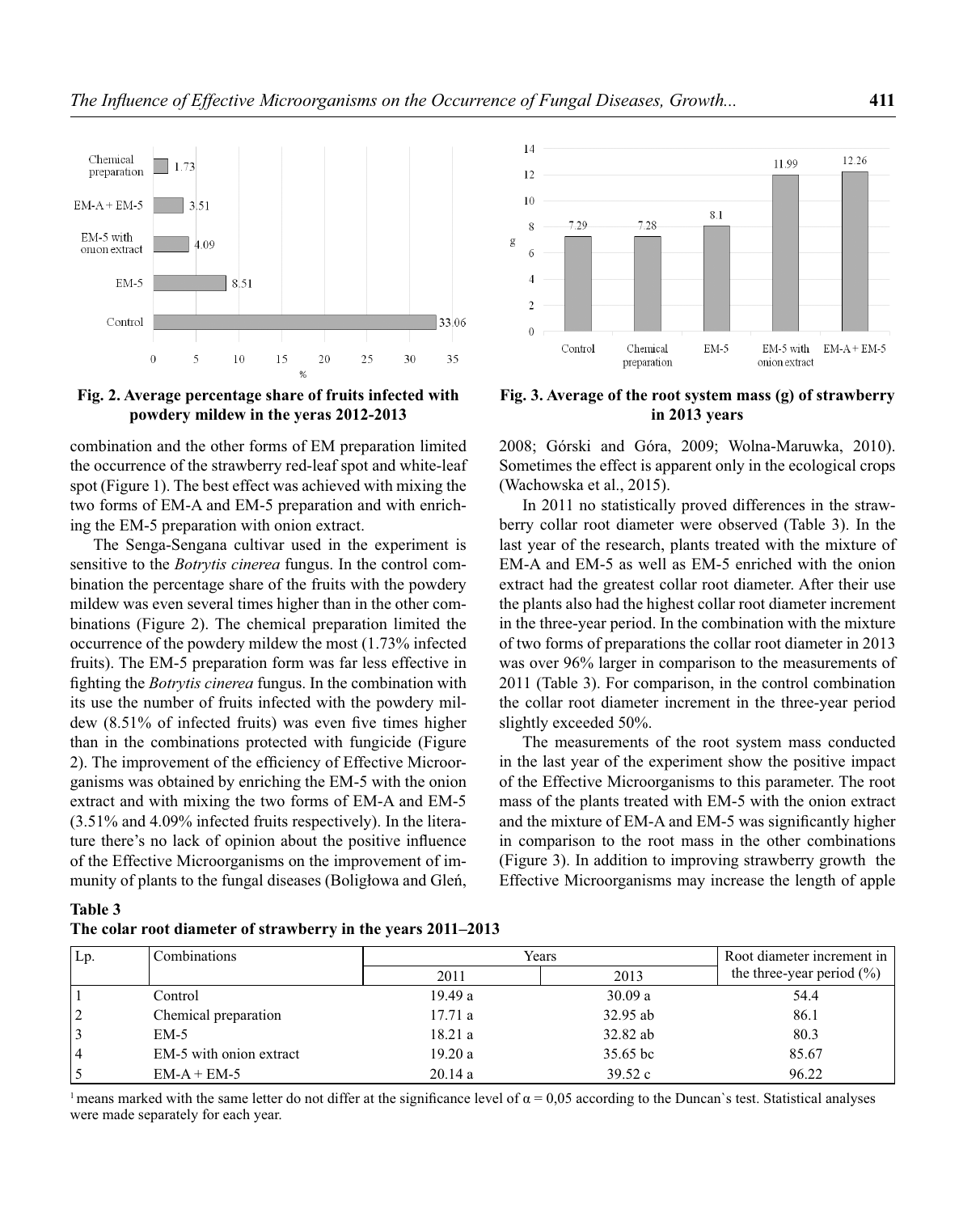

**Fig. 4. The strawberry fruit mass (g) in years 2012-2013**

shoots and leaf surface (Sahain et al., 2007), cause the growth of the fresh root weight and increase their length (Okorski et al., 2008; Klama et al., 2010), significantly raise the content of macro-nutrients in leaves (Kleiber et al., 2014).

Different forms of the EM preparation had a differentiated influence in the strawberry fruit mass. From the plants treated with the EM-5 fruits with a lower mass were harvested than from the plants in the control combination (Figure 4). A much better result was obtained by using the mixture of two forms of the EM-A and EM-5 preparations, the use of which allowed for the increase in the fruit mass up to 92.81

g with the average mass of 70.48 g in the control combination. A higher mass of the fruits may contribute to a higher yielding level. In the literature, there is contradictory information as to the impact of the Effective Microorganisms on the amount of crop. Piskier (2006) as well as Okorski and Majchrzak  $(2007)$  show no significant increase in the crop after application of the EM preparation or this growth occurs only when connecting EM with NPK fertilizers (Khaliq et al., 2006), while Kleiber et al. (2014) and Shah et al. (2001) are of a different opinion.

Apart from the preparations the average weight of the strawberry fruits was affected by the harvest time. Fruits of the lowest mass  $(52.05 \text{ g})$  were harvested during the first harvest – at the beginning of June, and of the highest (89.90 g) - during the second one at the end of June.

According to the preparation manufacture's declaration the positive effect of the Effective Microorganisms can be increased by combining its different forms or enriching the preparation with plant extracts. Results obtained in the experiment confirm this thesis. Plants treated with the EM-5 preparation enriched with the extract of onion, and in particular with a mixture of the two forms of preparations EM-A and EM-5 were attacked by the powdery mildew only slightly (Figure 2), had the highest increase in root collar diameter (Table 3) and a high root weight (Figure 3). One

### **Table 4**

| The extract capacity (% Brix) in the fruits of strawberry in the years 2012–2013 |  |  |  |  |
|----------------------------------------------------------------------------------|--|--|--|--|
|----------------------------------------------------------------------------------|--|--|--|--|

| Lp. | Combinations            | Years               |          | Average for combination  |
|-----|-------------------------|---------------------|----------|--------------------------|
|     |                         | 2012                | 2013     |                          |
|     | Control                 | 7.66 a <sup>1</sup> | 7.55a    | 7.61a                    |
| 2   | Chemical preparation    | 7.68a               | 7.96 ab  | 7.82 a                   |
| 3   | $EM-5$                  | 7.83 a              | 8.15 abc | 7.99a                    |
| 4   | EM-5 with onion extract | 8.77 bc             | 8.84 c   | 8.80 a                   |
|     | $EM-A + EM-5$           | 8.01 ab             | 8.07 abc | 8.04a                    |
|     | Average for years       | 7.99a               | 8.11 a   | $\overline{\phantom{0}}$ |

<sup>1</sup> means marked with the same letter do not differ at the significance level of  $\alpha$  = 0.05 according to the Duncan's test

#### **Table 5**

#### **Firmness (g/cm–2) of the strawberry fruits in the years 2012–2013**

| Lp.            | Combinations            |                           | Years       |                          |
|----------------|-------------------------|---------------------------|-------------|--------------------------|
|                |                         | 2012                      | 2013        |                          |
|                | Control                 | $136.94$ abc <sup>1</sup> | 136.11 ab   | 136.53 ab                |
| $\overline{2}$ | Chemical preparation    | 152.78 d                  | 149.11 cd   | 150.94c                  |
| 3              | $EM-5$                  | 147.22 bcd                | 146.67 bcd  | 146.94c                  |
| 4              | EM-5 with onion extract | 144.17 abcd               | 143.89 abcd | 144.03 bc                |
| . 5            | $EM-A + EM-5$           | 135.56 ab                 | 133.33a     | 134.44 a                 |
|                | Average for years       | 143.33a                   | 141.82 a    | $\overline{\phantom{0}}$ |

<sup>1</sup> means marked with the same letter do not differ at the significance level of  $\alpha = 0.05$  according to the Duncan's test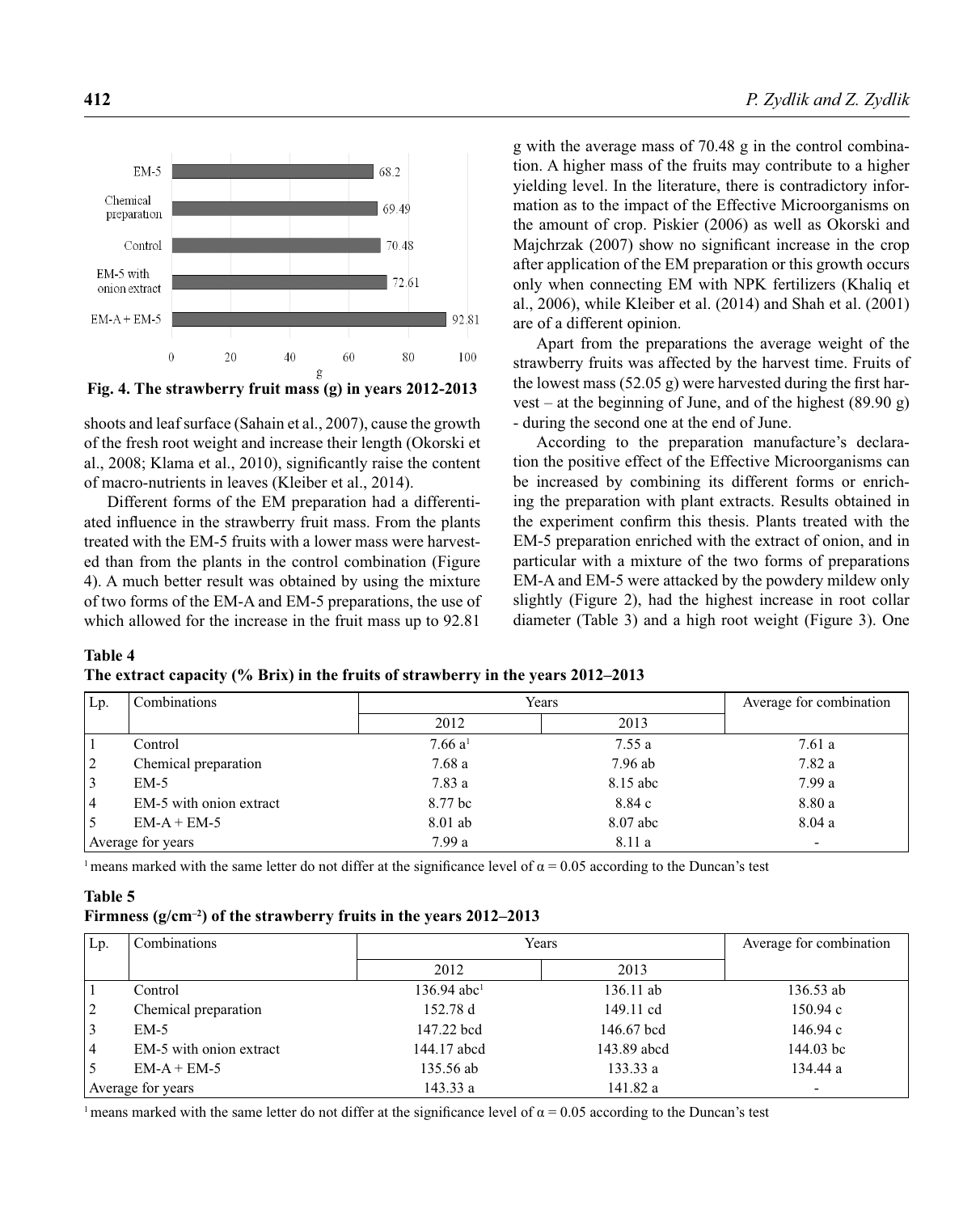| Lp. | Fruit quality    | Terms                 |             |                   |  |
|-----|------------------|-----------------------|-------------|-------------------|--|
|     | parameters       | Beginning of June     | End of June | Beginning of July |  |
|     | Fruit firmness   | 151.58 c <sup>1</sup> | 143.08 b    | 133.07 a          |  |
|     | Extract capacity | 6.98a                 | 7.52 b      | 9.56c             |  |

# **Table 6** Influence of harvest time on the fruit quality of strawberry in the years 2012-2013

<sup>1</sup> means marked with the same letter do not differ at the significance level of  $\alpha$  = 0.05 according to the Duncan's test. Statistical analyses were made separately for each parameters

of the reasons for achieving such good results, especially when it comes to the growth of plants, may be the presence in the combination with such a mixture of a double portion of cane molasses, which is used as a breeding ground for microorganisms occurring both in the form of EM-A and EM-5. Molasses, next to sucrose, contains amino acids, nitrogenous compounds, is rich in magnesium, potassium, calcium, sodium, copper, phosphorus, chromium, zinc and vitamins of the B group.

The influence of the Effective Microorganisms on the quality parameters of the strawberry fruits was indistinguishable. Statistical differences in the extract capacity of fruits in different combinations were not observed (Table 4). The fruit firmness to greater extent depended on their mass and harvest time. The least firm strawberry fruits  $(134.4 \text{ g/cm}^{-2})$ were harvested from the plants in the combination in which the mixtures of two forms of preparation was used (Table 5), where the fruits had the highest mass (Figure 4). Along with the end of the harvest period the fruit firmness significantly decreased. While at the first harvest it amounted to the average of 151,58 g/cm<sup>-2</sup>, a month later it decreased to 133,07 g/ cm–2 (Table 6). A reversed tendency was observed in studying the extract capacity in the fruits. At the end of the harvest (at the beginning of July) it was significantly higher than a month before.

In addition to the kinds of preparations used the intensity of strawberry infection with fungal diseases was also influenced by the course of the weather conditions. The occurrence of red-leaf spot – a disease developing best at high air humidity ( $\dot{Z}$ urawicz, 2005), was intensified in the years of 2012 and 2013. It was a period of high rainfall (Table 1), especially in 2012, when the percentage of leaves of strawberry infected both with red-leaf spot and white-leaf spot was the highest. The powdery mildew develops rapidly in the conditions of high humidity, reducing the crop even by 70% (Żurawicz, 2005). In 2013, the number of fruit infected with the powdery mildew was significantly higher than in other years. In that year, at the time of the mass ripening of fruit (June, July) the average monthly precipitation exceeded 120 mm.

# **Conclusion**

The presented results show the desirability of use of the Effective Microorganisms in crops of strawberries. It came out from the their positive influence on the growth of strawberry bushes and root system, low level of fruits damaged with the powdery mildew and reducing the occurrence of fungal diseases of leaves. Probably the EM preparations will not be able to completely replace chemical agents, particularly in the commodity crops, but they can be successfully used in conditions of limited possibilities of using chemical means of production (organic farming).

## **References**

- **Boligłowa, E. and K. Gleń,** 2008. Assessment of effective microorganisms' activity (EM) in winter wheat production against fungal diseases. *Ecological Chemistry Engineering*, **15** (1-2): 23–27.
- **Chowdhury, A., S. Pradham, M. Saha and N. Sanyal,** 2008. Impact of pesticides on soil microbiological parameters and possible bioremediation strategies. *Indian Journal of microbiology,* **48** (1): 114–127.
- **Daly, M. J. and D. P. C. Stewart, 1999.** Influence of effective microorganisms (EM) on vegetable production and carbon mineralization – a preliminary investigation. *Journal of Sustainable Agriculture*, **14:** 15–25.
- Górski, R. and K. Góra, 2009. Influence of the effective microorganisms on in-vitro development of the *Trichoderma* fungus in the mushroom cultivation (*Agaricus Bisporus*). *Progress in Plant Protection,* **49** (4): 2005–2008 (Pl).
- **Kaczmarek, Z., A. Wolna-Maruwka and M. Jakubs,** 2008. Changes of the number of selected microorganism groups and enzymatic activity in the soil inoculated with effective microorganisms (EM). *Journal of Research and Applications in Agricultural Engineering*, **53** (3): 122–127.
- **Khaliq, A., M. K. Abbasi and T. Hussain,** 2006. Effects of integrated use of organic and inorganic nutrient sources with effective microorganisms (EM) on seed cotton yield in Pakistan. *Bioresource Technology,* **97** (8): 967–972.
- **Klama, J., M. Jędryczka and H. Wiśniewska,** 2010. Evaluation of development and physiological stage of winter wheat and winter oilseed rape plants grown with the application of effec-